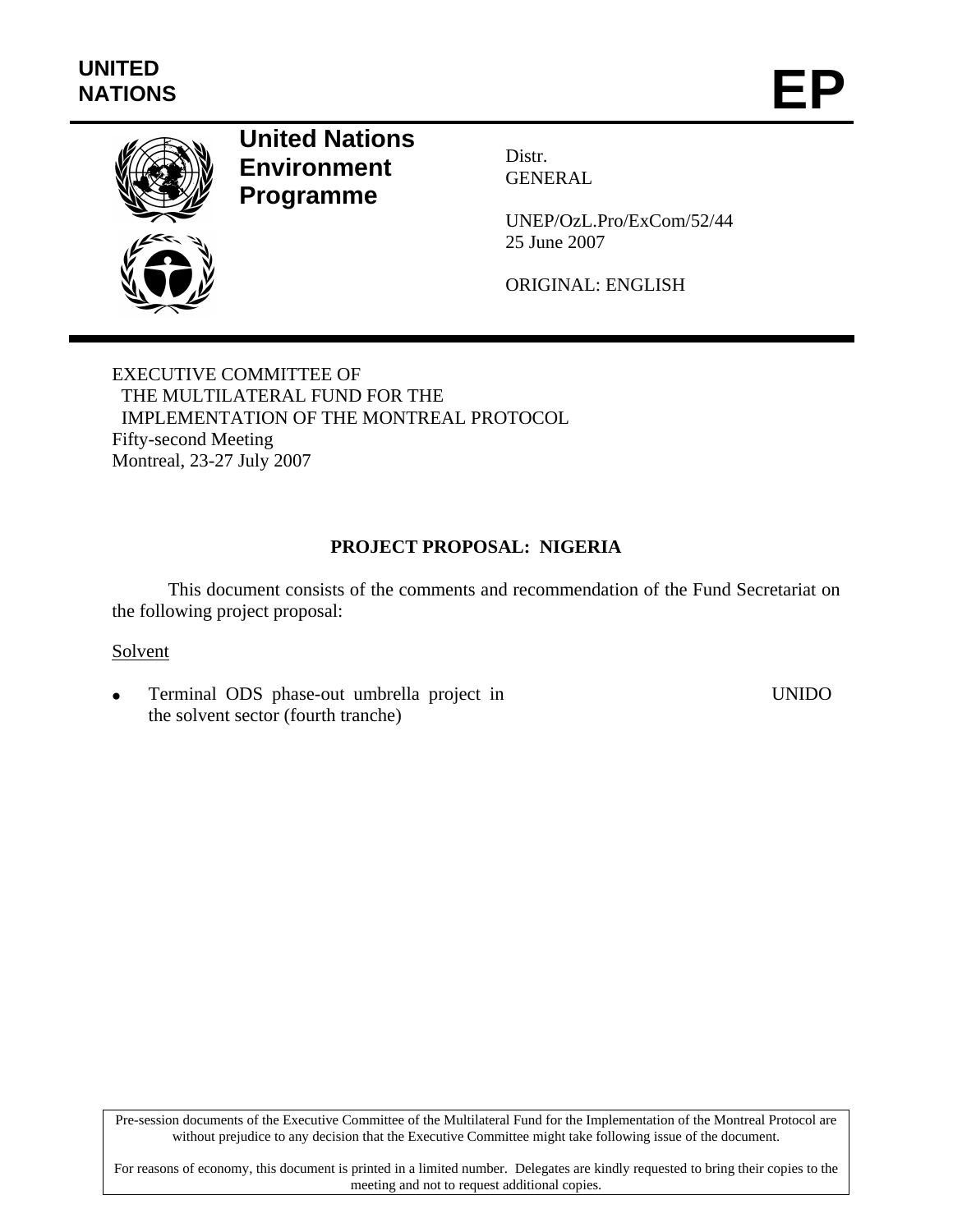## **PROJECT EVALUATION SHEET – MULTI-YEAR PROJECTS NIGERIA**

#### **PROJECT TITLE BILATERAL/IMPLEMENTING AGENCY**

| Terminal ODS phase-out umbrella project in the solvent sector (fourth tranche) |  |
|--------------------------------------------------------------------------------|--|

### **NATIONAL CO-ORDINATING AGENCY:** Federal Ministry of Environment,

Housing and Urban Development

## **LATEST REPORTED CONSUMPTION DATA FOR ODS ADDRESSED IN PROJECT A: ARTICLE-7 DATA (ODP TONNES, 2005, AS OF JUNE 2007)**

| Group II<br>Annex B.  |  |  |
|-----------------------|--|--|
| Group III<br>Annex B, |  |  |

### **B: COUNTRY PROGRAMME SECTORAL DATA (ODP TONNES, 2005, AS OF JUNE 2007)**

| ODS        | Aerosol | Foam | Ref. Mfg. | Ref. Servicing | Solvents | Process agent | -<br>Fumigant |
|------------|---------|------|-----------|----------------|----------|---------------|---------------|
| $\Gamma$   |         |      |           |                |          |               |               |
| <b>TCA</b> |         |      |           |                |          |               |               |

### **CFC consumption remaining eligible for funding (ODP tonnes)**  $n/a$

**CURRENT YEAR BUSINESS PLAN:** Total funding US \$326,000: total phase-out 38 ODP tonnes.

| PROJECT DATA               |                                               | 2004       | 2005         | 2006    | 2007     | 2008           | 2009     | 2010         |
|----------------------------|-----------------------------------------------|------------|--------------|---------|----------|----------------|----------|--------------|
|                            | <b>Montreal Protocol limits</b>               | no control | 22.9         | 22.9    | 22.9     | 22.9           | 22.9     | 0            |
| <b>CTC</b>                 | Annual consumption limit                      | 166.7      | 22.9         | 22.9    | 22.9     | $\Omega$       | $\Omega$ |              |
| (ODP)                      | Annual phase-out from ongoing projects        | 0          | $\theta$     |         |          | $\theta$       | $\Omega$ | $\theta$     |
| (tonnes)                   | Annual phase-out newly addressed              |            | 143.8        |         |          | 22.9           | $\Omega$ | $\theta$     |
|                            | Annual unfunded phase-out                     |            | $\Omega$     |         |          | $\Omega$       | $\Omega$ | $\Omega$     |
|                            | Montreal Protocol limits                      | 32.9       | 23.0         | 23.0    | 23.0     | 23.0           | 23.0     | 9.9          |
| <b>TCA</b>                 | Annual consumption limit                      | 31.3       | 23.0         | 23.0    | 23.0     | 23.0           | 23.0     | $\Omega$     |
| (ODP)                      | Annual phase-out from ongoing projects        | $\Omega$   | $\Omega$     |         |          | $\Omega$       | $\Omega$ | $\theta$     |
| tonnes                     | Annual phase-out newly addressed              |            | 8.3          |         |          | $\theta$       | $\Omega$ | 23.0         |
|                            | Annual unfunded phase-out                     | $\Omega$   | $\Omega$     | 0       | $\Omega$ | $\Omega$       | $\Omega$ | $\Omega$     |
| <b>BE PHASED OUT</b>       | <b>TOTAL ODS CONSUMPTION TO</b>               |            | 152.1        |         |          | 22.9           | $\Omega$ | 23.0         |
|                            | Total ODS consumption to be phased in (HCFCs) | 0          | $\mathbf{0}$ | 0       |          | $\Omega$       | $\Omega$ | $\Omega$     |
|                            | Final project costs (US\$):                   |            |              |         |          |                |          |              |
|                            | Funding for UNIDO                             | 530,000    | 317,000      | 425,000 | 303,200  | $\Omega$       | $\theta$ | $\mathbf{0}$ |
|                            | <b>Total project funding</b>                  | 530,000    | 317,000      | 425,000 | 303,200  | $\Omega$       | $\Omega$ | $\Omega$     |
| Final Support cost         |                                               |            |              |         |          |                |          |              |
|                            | Support cost for UNIDO                        | 39,750     | 23,775       | 31.875  | 22,740   | $\mathbf{0}$   | $\theta$ | $\theta$     |
| <b>Total support costs</b> |                                               | 39,750     | 23,775       | 31,875  | 22,740   | $\overline{0}$ | $\Omega$ | $\theta$     |
|                            | TOTAL COST TO MULTILATERAL FUND (US\$)        | 569,750    | 340,775      | 456,875 | 325,940  | $\mathbf{0}$   | $\Omega$ | $\theta$     |
|                            | Final project cost effectiveness (US \$/kg)   |            |              |         |          |                |          | n/a          |

**FUNDING REQUEST:** Approval of funding for the fourth tranche (2007) as indicated above.

| <b>SECRETARIAT'S RECOMMENDATION</b> | For blanket approval |
|-------------------------------------|----------------------|
|-------------------------------------|----------------------|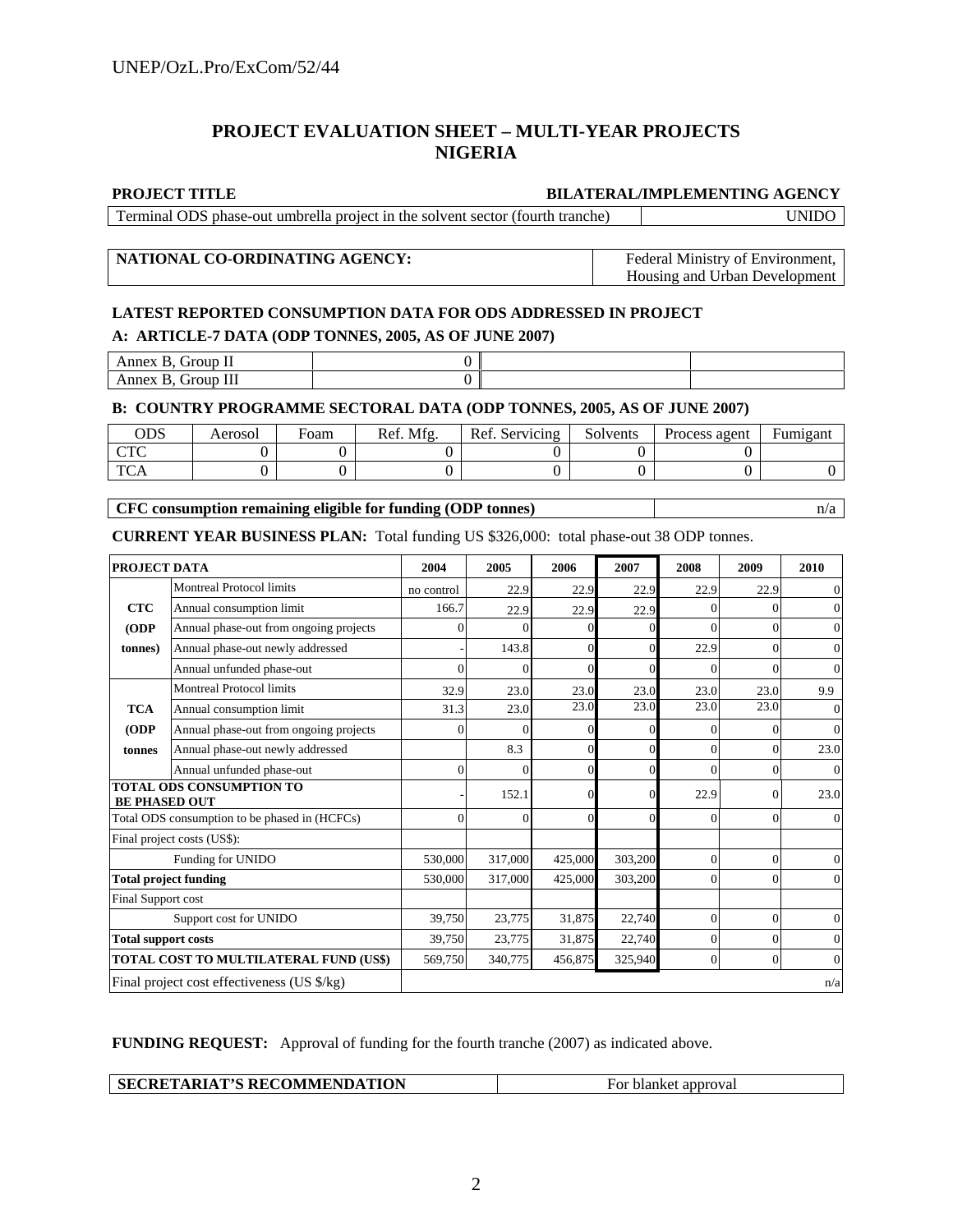# **PROJECT DESCRIPTION**

1. On behalf of the Government of Nigeria, UNIDO has submitted to the  $52<sup>nd</sup>$  Meeting a report on the activities undertaken in the last twelve months of the terminal ODS phase-out umbrella project in the solvent sector for Nigeria, together with an annual implementation plan for the fourth tranche. UNIDO has also requested approval of US \$303,200 plus support costs of US \$22,740 for implementation of the 2007 programme. This tranche is the last tranche under this project. This project has the characteristics of a sector plan, i.e. it is performance-based and provides flexibility under an Agreement between the Government of Nigeria and the Executive Committee.

# Background

2. At the 43rd Meeting the Executive Committee approved in principle the terminal ODS phase-out umbrella project in the solvent sector for Nigeria at a total cost of US \$1,575,200 plus support costs of US \$118,140 for UNIDO (decision 43/31). The Executive Committee also approved funding for the first tranche of the project at a cost of US \$530,000 plus support costs of US \$39,750 for UNIDO (decision 43/31). The second tranche of US \$317,000 plus US \$23,775 was approved at the 46th Meeting on the condition that disbursement of the funding should not commence until agreement between the Secretariat and UNIDO had been reached that the specified 2004 consumption limits had been verified. The Executive Committee requested UNIDO to follow the requirements of decision 43/31 in submitting requests for subsequent tranches of the project. Subsequently, the Secretariat and UNIDO reached agreement on verification of the 2004 consumption and the second tranche was released to UNIDO in February 2006 . The third tranche was approved in July 2006 at the 49th Meeting of the Executive Committee at a cost of US \$425,000 plus support costs of US \$31,875 for UNIDO, together with an adjustment to the condition for submission of requests to make provision for submission to the second meeting of each year.

# Progress report on activities implemented in the last annual plan

3. The 2006 ODS consumption targets established in the terminal umbrella project were 22.9 ODP tonnes for CTC and 23.0 ODP tonnes for TCA; these are unchanged from the previous year, and are identical also to those of the year 2007. The country agreed to completely phase out the consumption of TCA and CTC from the first of January 2008 onwards. According to the progress report, CTC and TCA consumption in 2006 was zero, similar to the consumption in 2005. A verification report for 2006 has been made available to the Secretariat as part of the documentation submitted by UNIDO with the request for the 2007 funding tranche.

4. According to the reports submitted, Nigeria appears to have legislation established to monitor the imports of ODS by issuing licenses. A draft regulation from 2003 specifying a number of control measures remains to be approved, and no progress has been recorded between last year and this year. According to the records of the Ozone Secretariat, Nigeria reported having a licensing system, and accordingly appears to fulfill the conditions of the Montreal Amendment.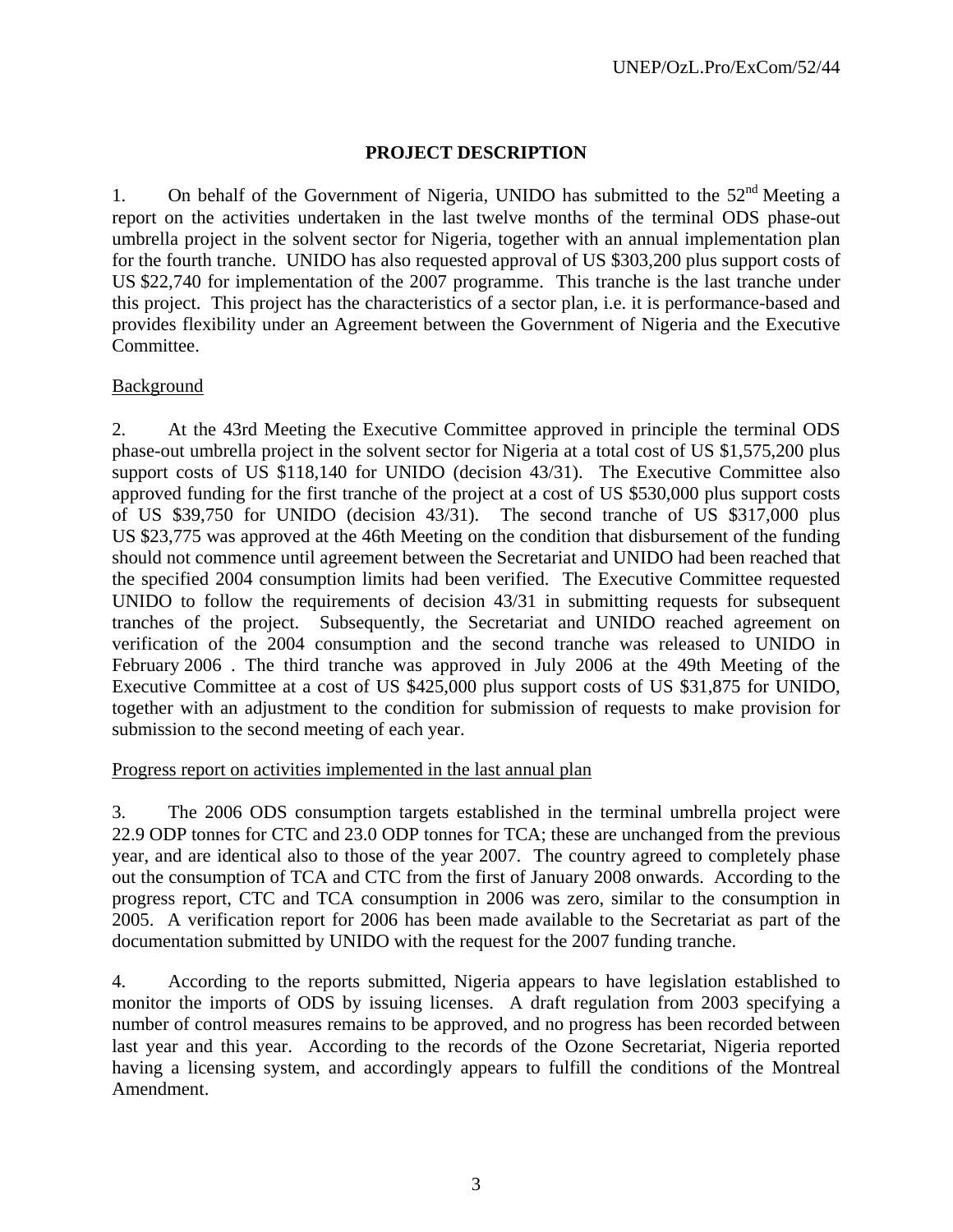5. Since the approval of the third tranche of the solvent sector phase-out plan in 2006, the following activities have been implemented:

- (a) In 2005 the Federal Ministry of Environment had established a network of field offices which, together with the National Ozone Office, use a permit and licensing system for control the importation of ODS. The final draft of a comprehensive ODS control act, which is also establishing a license system for ODS, remains with the Federal Ministry of Justice for review and redrafting, i.e. it has retained the status it had upon discussion of the previous tranche one year ago. The project document informs that it is expected that the act will be passed into law before the end of 2007;
- (b) The NOU undertook again a comprehensive survey of the relevant industry sub-sectors with the assistance of national industrial experts;
- (c) The formulation sub-sector is dealing with products using solvents as part of their formulation, such as degreasers, stain removers, leather dyes, pigment dispersants, defoamers etc. In this sub-sector, a total of 48 beneficiaries have been identified. Support is provided through assistance for reformulation and facility modification. The project is assisting the enterprises to develop new formulations of their products;
- (d) A training programme for parts cleaners was provided in early 2006. Hydrocarbon cleaning technology was identified as a possible ozone friendly alternative technology for parts cleaning. UNIDO had initiated the purchase process for the supply of equipment. Completion is expected before the end of 2007;
- (e) Awareness/technical workshops for dry cleaning, corporate use and industrial cleaning sub-sectors through workshops and visits of the NOU to further elaborate alternative technologies and substances;
- (f) Subsequent to workshops on alternative, ozone friendly solvents and other information and awareness activities, many of the dry cleaning shops have converted to the use of perchlone;
- (g) Peugeot Automobile Nigeria has phased out the use of TCA in the cleaning line of automobile parts in line with the global strategy of the owner company. Under the plan, and with the flexibility the plan provides for the funding included, it appears that support is possible for such a company despite its ownership structure, which would typically exclude it at least partially from receiving benefits; and
- (h) The CTC and TCA phase-out project at Scientific Equipment Development Institute commenced in the first quarter of 2007 with assistance from the third tranche. The project is on-going and is expected to be completed before the end of 2007.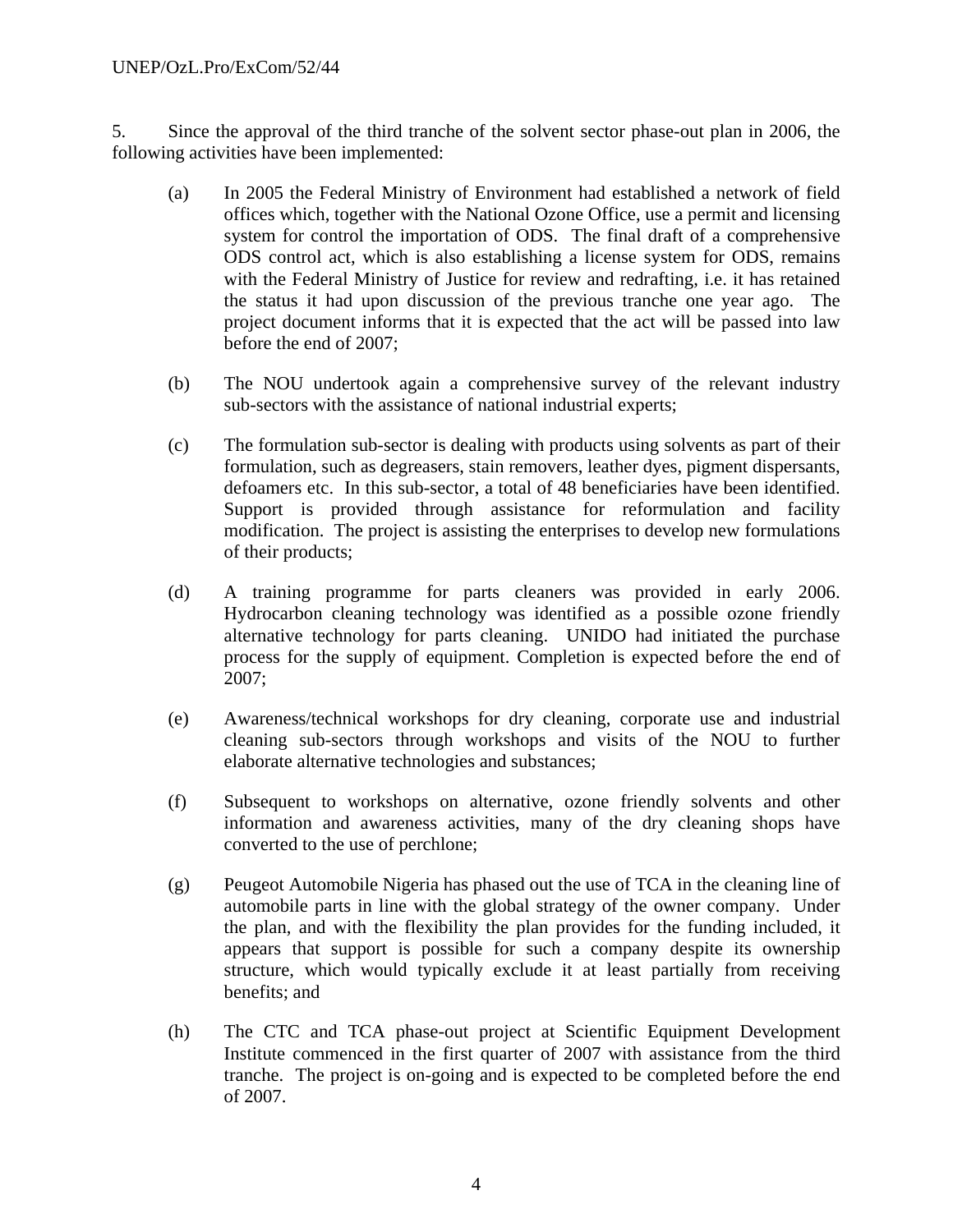# Verification of 2006 consumption limits

6. UNIDO submitted a report on verification of national consumption targets for CTC and TCA established in the terminal ODS phase-out umbrella project in the solvent sector in Nigeria. The verification report was prepared by BEST Environmental Solution Tools Limited, Nigeria. The verification exercise was aimed at determining the consumption targets for CTC and TCA in Nigeria in 2006 focusing on:

- (a) National Consumption Targets for CTC and TCA in 2006;
- (b) Government Enforcement Structure for CTC / TCA imports and exports;
- (c) Permitting Procedure for CTC / TCA imports and exports; and
- (d) Importers / Exporters / Distributors / End-Users of CTC and TCA.

7. The report verified the import of CTC and TCA through inspection of the import/export licensing system procedure established by the Ministry of Environment, and the resulting data. The report confirmed that the import and consumption of CTC and TCA respectively was zero ODP tonnes in 2006.

8. The prices for CTC have increased steadily by 112% since 2004 (16% since last year). A similar trend was observed for TCA with increases of 85% since 2004 (15% since last year). At the same time, demand was decreasing.

## Annual implementation plan for the fourth tranche

9. UNIDO has submitted an annual implementation plan (AIP) for the fourth tranche of the solvent sector project. The consumption limits remain the same as in 2006, consistent with the agreement.

10. It is planned to continue the awareness campaign to assist the phase-out of CTC and TCA use, the formulator programme with assistance for the development of new formulations and production facility modification for the remaining enterprises, and the support in the industrial cleaning contractor sub-sector. Activities are also planned in the parts cleaning and dry-cleaning sub-sectors. Finally, the phase-out of CTC use in four companies and institutions identified as "corporate users" will be completed. In addition, a number of government activities will be carried out, including monitoring activities and activities to finalise the draft legislation.

# **SECRETARIAT'S COMMENTS AND RECOMMENDATIONS**

# **COMMENTS**

11. The verification report provided one major conclusion, namely, that official figures indicate that imports of CTC and TCA were zero ODP tonnes in 2006 in Nigeria. No import licenses were issued in 2006. Thus, Nigeria has met the targets as defined in the Agreement with the Executive Committee.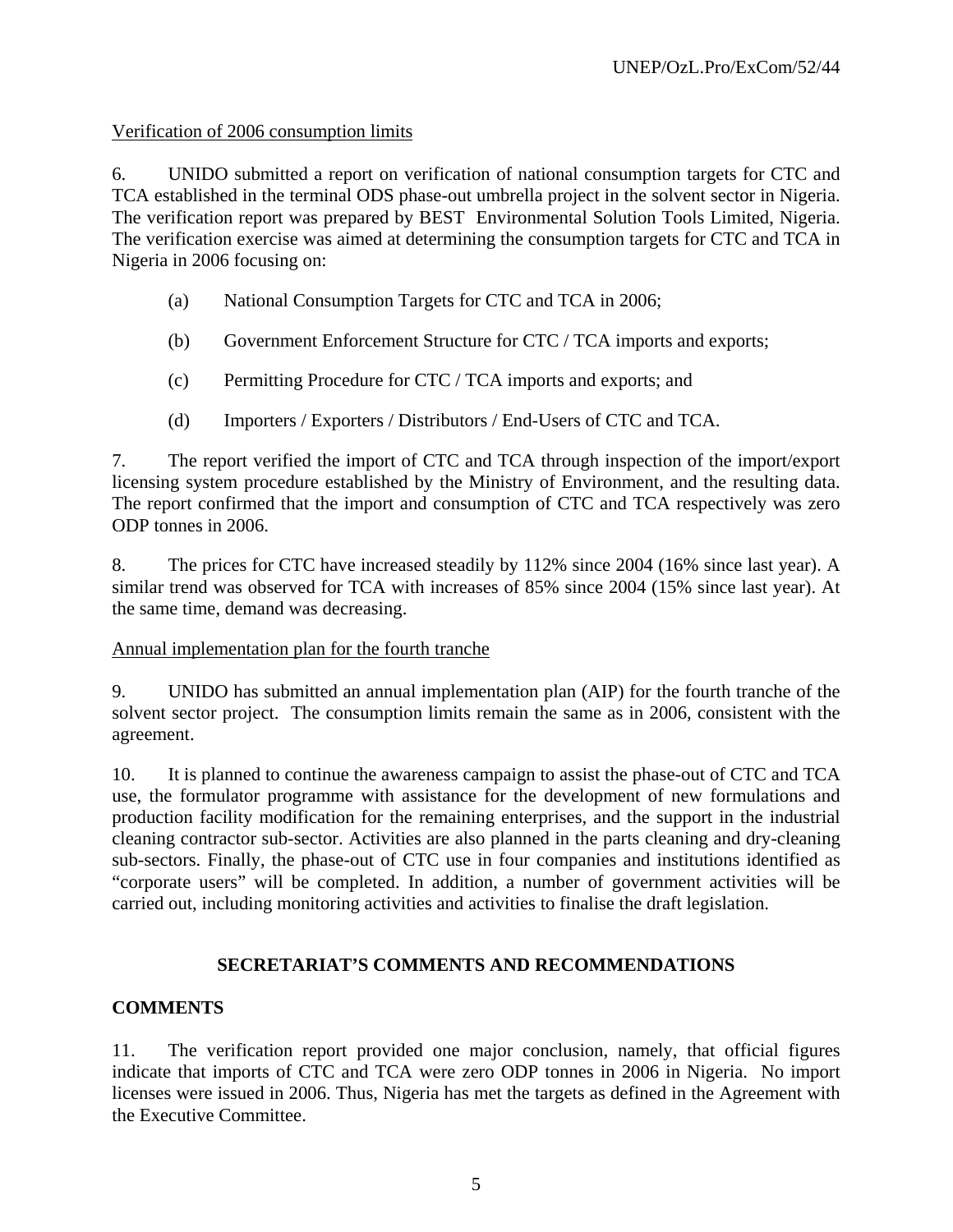12. According to the Secretariat's understanding of the verification report, Nigeria as yet has no legislation established to control the imports of ODS. The existing licensing system seems to be predominantly a monitoring tool and has apparently no provisions to limit the issuing of licenses to a predefined quantity, e.g. the maximum allowable consumption under the agreement. Nevertheless, it appears to be effective in ensuring that no imports take place without a license. A 2003 draft regulation still remains to be approved, and no progress has been made in this respect over the last 12 months. Since the reported imports of CTC were zero, and have remained at that level for some years, this issue has presently no direct impact on the objectives of this agreement. Nevertheless, should the Secretariat's understanding of Nigeria's present status of legislation be correct, this could be a potential problem both for the control of CFC imports through the same legislation as well as for the sustainability of the phase-out.

13. The Secretariat notes that most of activities included in the 2006 annual implementation programme have been completed as planned.

# **RECOMMENDATION**

14. The Fund Secretariat recommends blanket approval of the fourth tranche of the project with associated support costs at the funding levels shown in the table below:

|     | <b>Project Title</b>                                                              | <b>Project</b><br><b>Funding</b><br>(US\$) | <b>Support Cost</b><br>(US\$) | Implementing<br>Agency |
|-----|-----------------------------------------------------------------------------------|--------------------------------------------|-------------------------------|------------------------|
| (a) | Terminal ODS phase-out umbrella project in the solvent<br>sector (fourth tranche) | 303,200                                    | 22,740                        | <b>UNIDO</b>           |

- - - -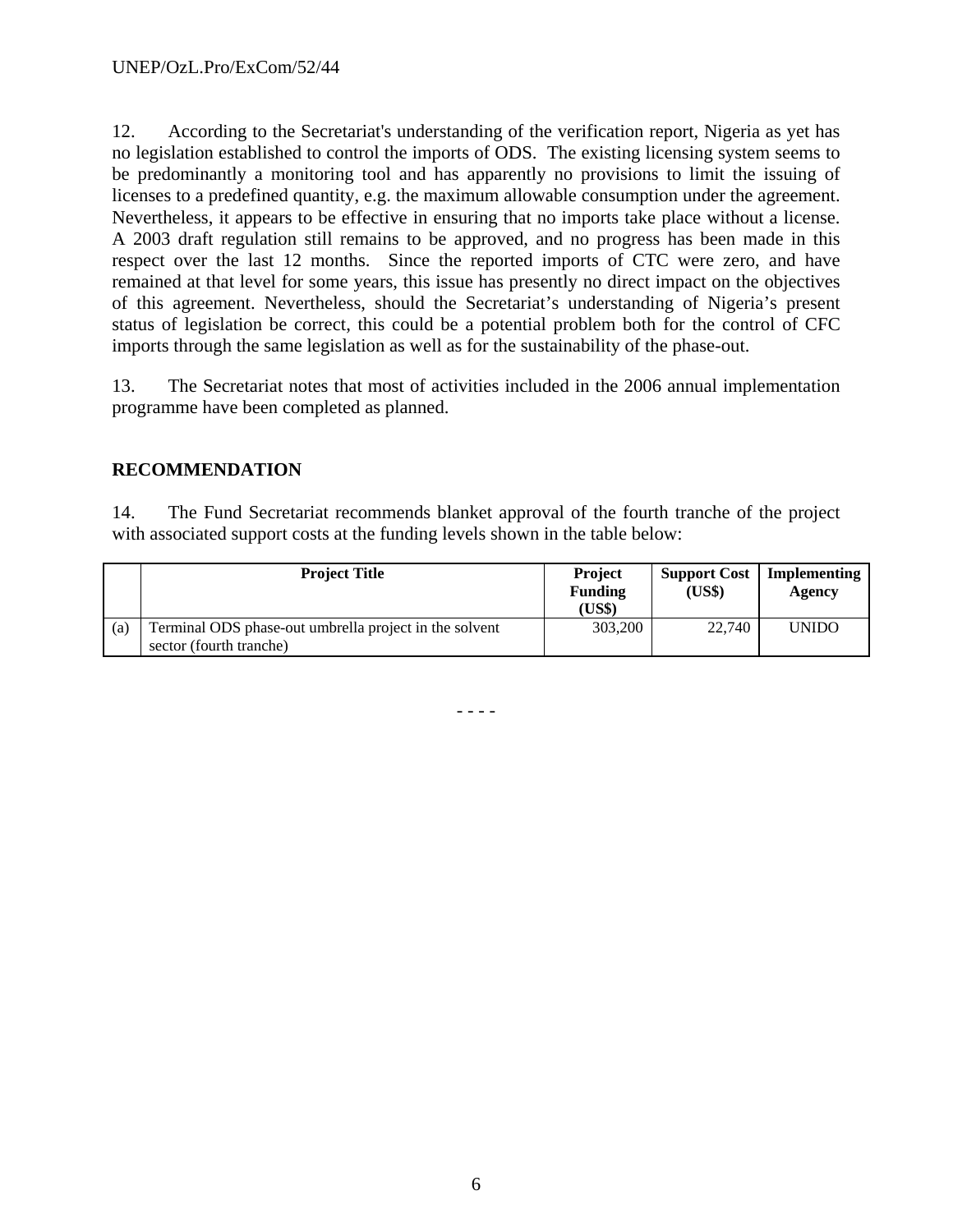#### **Annex II DRAFT OVERVIEW TABLES FOR MULTI-YEAR AGREEMENTS NIGERIA**

 $\sim$ 

**(1) PROJECT TITLE: Terminal ODS phase-out umbrella project in the solvent sector** 

| (2) EXECUTIVE COMMITTEE APPROVALS AND PROVISIONS |               |                                                                                                                                                                                                                                                                                                                                                                                                                                                                                                                                                                                                                                                                                                                                                                                                                                                                                                                                                                                                                                                                                                                                                                                                                                                                                                                                                                                                                                 |                  |                                                                                |  |  |  |  |  |  |
|--------------------------------------------------|---------------|---------------------------------------------------------------------------------------------------------------------------------------------------------------------------------------------------------------------------------------------------------------------------------------------------------------------------------------------------------------------------------------------------------------------------------------------------------------------------------------------------------------------------------------------------------------------------------------------------------------------------------------------------------------------------------------------------------------------------------------------------------------------------------------------------------------------------------------------------------------------------------------------------------------------------------------------------------------------------------------------------------------------------------------------------------------------------------------------------------------------------------------------------------------------------------------------------------------------------------------------------------------------------------------------------------------------------------------------------------------------------------------------------------------------------------|------------------|--------------------------------------------------------------------------------|--|--|--|--|--|--|
| <b>CODE</b>                                      | <b>AGENCY</b> | <b>EXCOM PROVISION</b>                                                                                                                                                                                                                                                                                                                                                                                                                                                                                                                                                                                                                                                                                                                                                                                                                                                                                                                                                                                                                                                                                                                                                                                                                                                                                                                                                                                                          | <b>Fulfilled</b> | <b>According to</b><br>(Agency/Country/<br>Verification/<br>Secretariat/ExCom) |  |  |  |  |  |  |
| NIR/SOL/43/INV/110                               | <b>UNIDO</b>  | Approved the project in principle on the understanding that the total level of funding of the solvent sector is US \$1,575,200 and is the total funding that would be available to<br>the Government from the Fund for the complete phase out of consumption of CTC and TCA. The Government agrees that no additional resources will be requested from the<br>Fund or bilateral agencies for activities related to the phase-out of these substances. The Government commits itself to the phased reduction and phase-out of consumption of<br>CTC from 166.7 ODP tonnes in 2004 to zero ODP tonnes in 2008 and of TCA from 31.3 ODP tonnes in 2004 to zero ODP tonnes in 2010 (at a minimum consistent with the<br>Montreal Protocol's control measures for CTC and TCA). Subsequent to 2004, funding will be requested at the last meeting of the Executive Committee in 2005 (US<br>\$317,000 plus US \$23,775 agency support), 2006 (US \$425,000 plus US \$31,875 agency support) and 2007 (US \$303,200 plus US \$22,740 agency support). The Committee<br>agrees to provide Nigeria with flexibility in using the agreed funds consistent with operational procedures as agreed between Nigeria and UNIDO. The Government agrees to<br>ensure accurate monitoring of the phase out and to provide regular reports, as required by its obligations under Article 7 of the Montreal Protocol, by 30 September each year. I | yes              |                                                                                |  |  |  |  |  |  |
| NIR/SOL/46/INV/113                               | <b>UNIDO</b>  | Approved on the condition that disbursement of the funding should not commence until agreement between the Secretariat and UNIDO had been reached that the specified<br>2004 consumption limits had been verified. UNIDO was requested to follow the requirements of decision 43/31 in submitting requests for subsequent tranches of the project.                                                                                                                                                                                                                                                                                                                                                                                                                                                                                                                                                                                                                                                                                                                                                                                                                                                                                                                                                                                                                                                                              | yes              | IA, Secretariat, ExCom                                                         |  |  |  |  |  |  |
| NIR/PHA/49/INV/115<br>Source: Inventory          | <b>UNIDO</b>  | Approved an adjustment to the condition for submission of requests for funding agreed in decision 43/31, to make provision for submission to the second meeting of each<br>vear.                                                                                                                                                                                                                                                                                                                                                                                                                                                                                                                                                                                                                                                                                                                                                                                                                                                                                                                                                                                                                                                                                                                                                                                                                                                | ves              | IA, Secretariat, ExCom                                                         |  |  |  |  |  |  |

#### **College**

**College** 

**COL** 

#### **(3) ARTICLE 7 DATA (ODP TONNES)**

| <b>Substances</b> | <b>Baseline</b> | 1995     | 1996   | 1997    | 1998           | 1999         | 2000         | 2001    | 2002             | 2003        | 2004    | 2005             |
|-------------------|-----------------|----------|--------|---------|----------------|--------------|--------------|---------|------------------|-------------|---------|------------------|
| <b>CFC</b>        | 3.650.0         | .535.6   | .548.1 | 4,866.2 | 4,761.5        | 4.286.2      | 4,094.8      | 3.665.5 | 3.286.           | 2.662.      | 2.116.1 | 466.1            |
| <b>CTC</b>        | 152.8           | 111<br>. | 132.6  | 145.9   | 160.4          | 151.3        | 146.6        | 143.0   | 140.8            | 166.7       | 166.7   | 0.0 <sub>1</sub> |
| Halons            | 285.3           | 37.0     | 390.0  | 429.0   | 472.0          | 450.7        | 486.7        | 412.0   | 412.1            | 191.2       | 151.0   | 0.0 <sub>1</sub> |
| <b>MBR</b>        | $\angle$ .0     |          |        |         | י הי           |              | <u>، ، ،</u> | 2.1     | 2.0 <sup>1</sup> | 2.0         |         | 0.0              |
| <b>TCA</b>        | 32.9            | 26.8     | 24.0   | 31.0    | 337<br>ے ۔ ۔ ۔ | 227<br>، ، ۷ | 32.7         | 31.5    | 31.0             | $\sim$<br>. | 31.3    | 0.0 <sub>1</sub> |

*Source: A7 Data from the Ozone Secretariat*

|                                                   | (4) LATEST COUNTRY PROGRAMME SECTORAL DATA (ODP TONNES) |      |       |               |           |                  |                      | 2005       |                |            |                       |                |                  |
|---------------------------------------------------|---------------------------------------------------------|------|-------|---------------|-----------|------------------|----------------------|------------|----------------|------------|-----------------------|----------------|------------------|
| <b>Substances</b>                                 | Aerosol                                                 | Foam | Halon | Refrigeration |           | Solvent          | <b>Process Agent</b> | <b>MDI</b> | <b>Lab Use</b> |            | <b>Methyl Bromide</b> | <b>Tobacco</b> | Total            |
|                                                   |                                                         |      |       | Manufacturing | Servicing |                  |                      |            |                | <b>OPS</b> | Non-OPS               | Fluffing       |                  |
| <b>CFC</b>                                        | 58.0                                                    |      |       |               | 408.0     |                  |                      |            |                |            |                       |                | 466.0            |
| <b>CTC</b>                                        |                                                         |      |       |               |           | 0.0 <sub>l</sub> |                      |            |                |            |                       |                | 0.0 <sub>1</sub> |
| Halons                                            |                                                         |      |       |               |           |                  |                      |            |                |            |                       |                | 0.0              |
| <b>MBR</b>                                        |                                                         |      |       |               |           |                  |                      |            |                |            |                       |                | 0.0 <sub>1</sub> |
| <b>TCA</b>                                        |                                                         |      |       |               |           | 0.0              |                      |            |                |            |                       |                | 0.0              |
| $C_1, \ldots, C_n, \ldots, C_n, C_1, \ldots, C_n$ |                                                         |      |       |               |           |                  |                      |            |                |            |                       |                |                  |

*Source: Country Programme Data*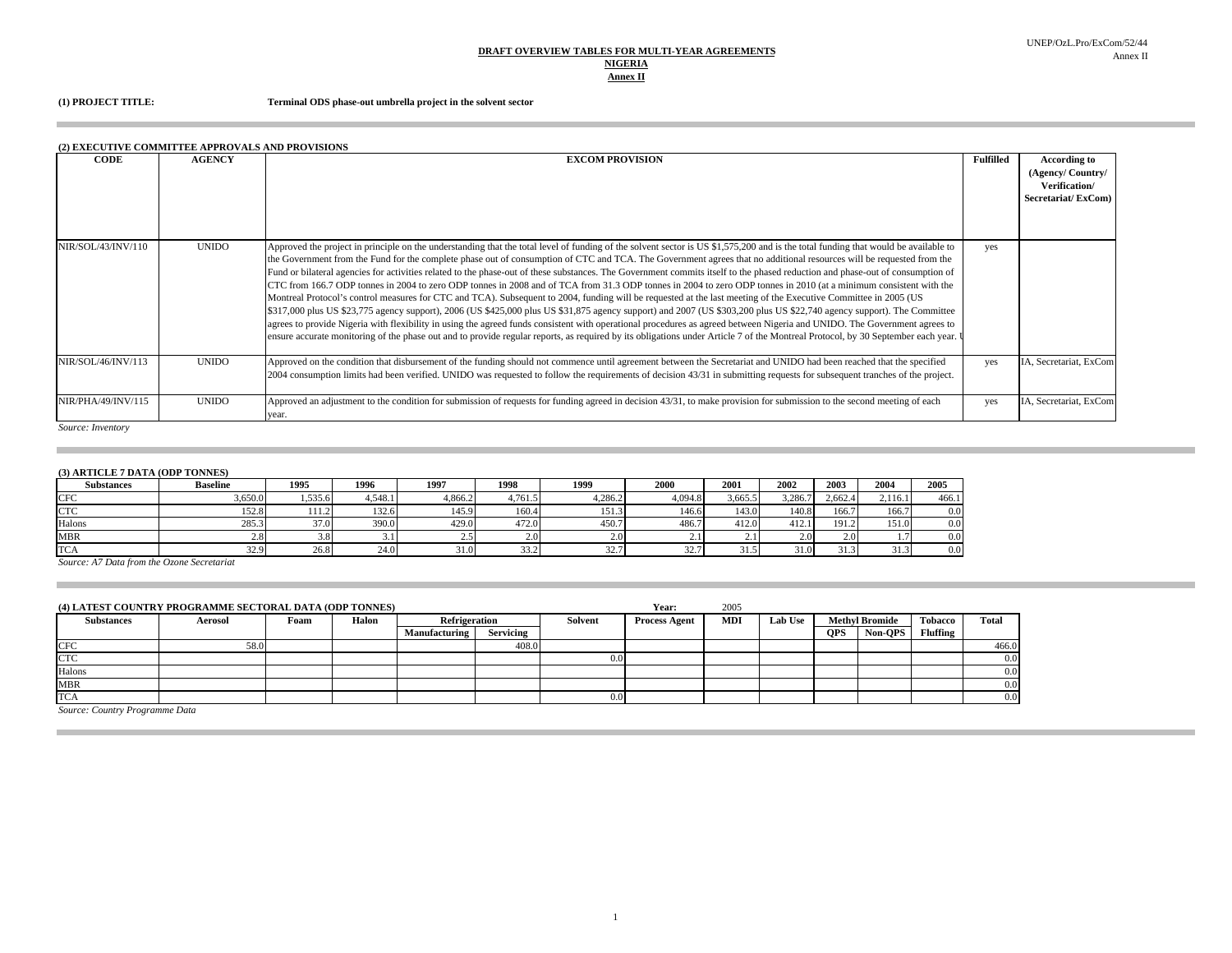| <b>Substances</b> | Calendar year                            | 2004  | 2005  | 2006 | 2007 | 2008 | 2009 | 2010 | <b>Total</b>         | <b>Decision</b>                                   |
|-------------------|------------------------------------------|-------|-------|------|------|------|------|------|----------------------|---------------------------------------------------|
| <b>CTC</b>        | Maximum Allowable Consumption            | 166.7 | 22.9  | 22.9 | 22.9 | 0.0  | 0.0  | 0.05 |                      |                                                   |
|                   | (Agreement; per substance if valid)      |       |       |      |      |      |      |      |                      | <u> Karabatan Kabupatén Tiduluhan Propinsi Ju</u> |
|                   | Compliance Action Target (MOP)           |       |       |      |      |      |      |      | Millillilli          | N/A                                               |
|                   | Consumption Reported in Implementation   |       |       |      |      |      |      |      |                      |                                                   |
|                   | Report submitted                         |       |       |      |      |      |      |      |                      |                                                   |
|                   | Consumption Reported in the Verification |       |       |      |      |      |      |      |                      |                                                   |
|                   | Report                                   |       |       |      |      |      |      |      |                      |                                                   |
|                   | <b>Reduction Under Plan</b>              |       | 143.8 |      |      | 22.9 |      |      | 166.7                |                                                   |
|                   | Approved Phase-Out (Inventory)           | 143.8 | 0.0   | 0.0  |      |      |      |      | 143.8                |                                                   |
|                   | Actual Phase-Out (Current Progress       | 166.7 | 0.0   | 0.0  |      |      |      |      | 166.7                |                                                   |
|                   | Report)                                  |       |       |      |      |      |      |      |                      |                                                   |
|                   | Remaining Phase-Out to be Achieved       |       |       |      |      |      |      |      |                      |                                                   |
| <b>TCA</b>        | Maximum Allowable Consumption            | 31.3  | 23.0  | 23.0 | 23.0 | 23.0 | 23.0 |      | 0.0 <i>011111111</i> |                                                   |
|                   | (Agreement; per substance if valid)      |       |       |      |      |      |      |      |                      | IIIIIIIIIIIIIIIIIIIIIIII                          |
|                   | Compliance Action Target (MOP)           |       |       |      |      |      |      |      | MMMMM                | N/A                                               |
|                   | Consumption Reported in Implementation   |       |       |      |      |      |      |      |                      |                                                   |
|                   | Report submitted                         |       |       |      |      |      |      |      |                      |                                                   |
|                   | Consumption Reported in the Verification |       |       |      |      |      |      |      |                      |                                                   |
|                   | Report                                   |       |       |      |      |      |      |      |                      |                                                   |
|                   | Reduction Under Plan                     |       | 8.3   |      |      |      |      | 23.0 |                      | 31.3 <i>. William William William 1</i>           |
|                   | Approved Phase-Out (Inventory)           | 8.3   | 0.0   | 0.0  |      |      |      |      |                      | 8.3 <i>/////////////////////////////</i>          |
|                   | Actual Phase-Out (Current Progress       | 31.3  | 0.f   | 0.0  |      |      |      |      | 31.3                 |                                                   |
|                   | Report)                                  |       |       |      |      |      |      |      |                      |                                                   |
|                   | Remaining Phase-Out to be Achieved       |       |       |      |      |      |      |      |                      |                                                   |

*Source: Agreement, Inventory, Progress Report, MOP Report, Project Document (Annual Plan) and Verification Reports.*

#### **(6a) PROJECT COSTS (US\$)**

m.

| Calendar year                                      | 2004    | 2005    | 2006    | 2007    | <b>Total</b> |
|----------------------------------------------------|---------|---------|---------|---------|--------------|
| <b>UNIDO</b>                                       |         |         |         |         |              |
| Funding as per Agreement                           | 530,000 | 317,000 | 425,000 | 303.200 | 1,575,200    |
| Funds approved (Inventory)                         | 530,000 | 317,000 | 425,000 |         | 1,272,000    |
| <b>Estimated Disbursement in Previous Progress</b> | 512,516 | 295,903 |         |         | 808.419      |
| Report                                             |         |         |         |         |              |
| Funds Disbursed in Current Progress Report         | 17.484  | 20.917  | 122.320 |         | 160,721      |
| Funds Obligated in Current Progress Report         |         |         | 173,387 |         | 173,387      |
| <b>Estimated Disbursement in Current Progress</b>  | 530,000 | 316,820 | 295,707 |         | 1.142.527    |
| Report                                             |         |         |         |         |              |
| Disbursement as per Annual Plan                    | 530,000 | 316,820 | 348,057 |         | 1.194.877    |
| [Comments]                                         |         |         |         |         |              |

*Source: Agreement, Inventory, Progress Reports and Project Document (Annual Plan)*

#### **(6b) SUBMISSION SCHEDULES (planned and actual)**

| Submission year as per agreement                              | 2004     | 2005     | 2006     | 2007     |
|---------------------------------------------------------------|----------|----------|----------|----------|
| <b>UNIDO</b>                                                  |          |          |          |          |
| Planned submission as per Agreement                           | $Jul-04$ | $Nov-05$ | $Nov-06$ | $Jul-07$ |
| <b>Tranche Number</b>                                         |          |          | Ш        |          |
| Revised Planned Submission (As per Submission                 |          |          |          |          |
| Delays Decisions)                                             |          |          |          |          |
| Date Approved                                                 | $Jul-04$ | $Jul-05$ | Jul-06   |          |
| Source: Agreement, Inventory and Final ExCom Report Decisions |          |          |          |          |

2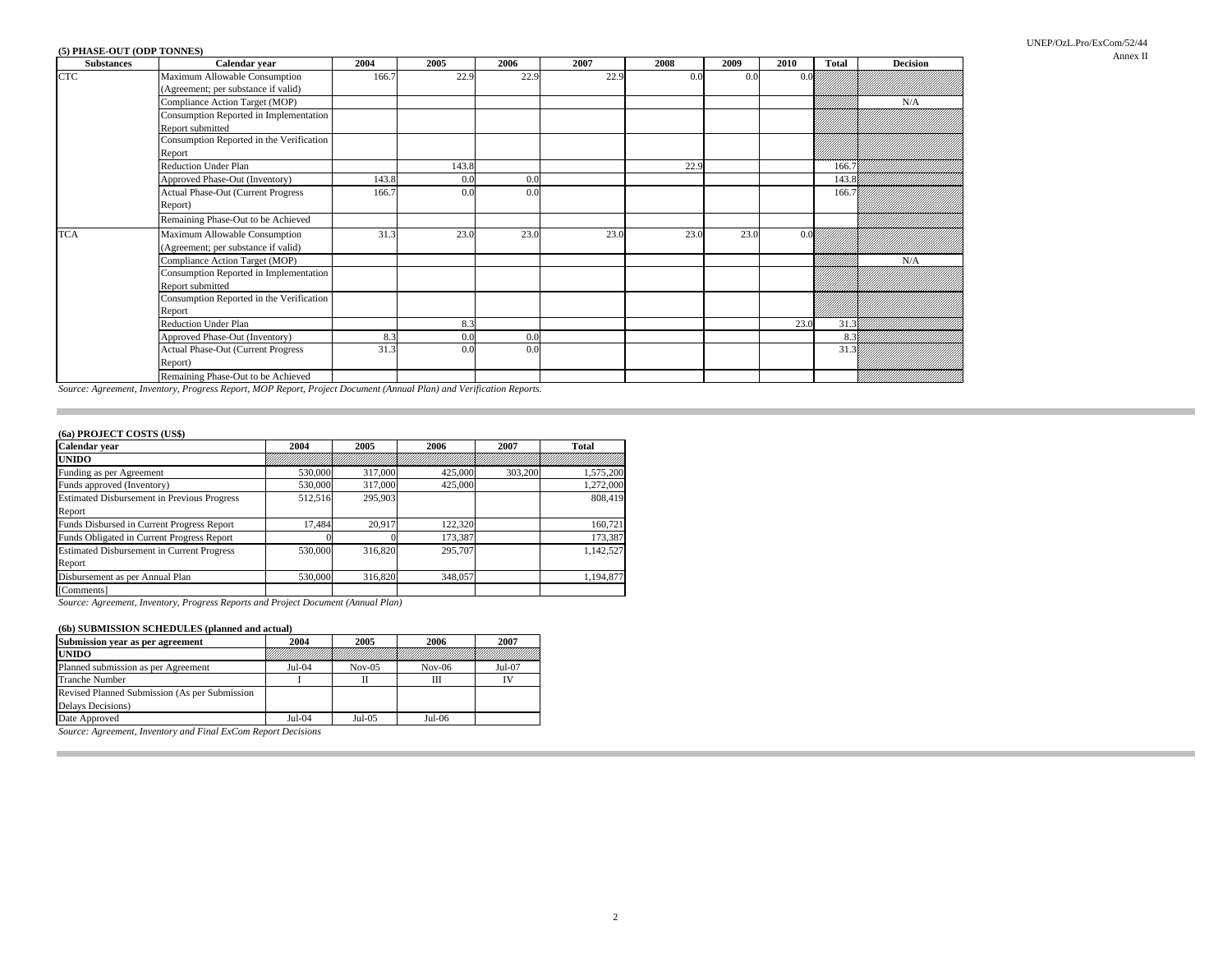#### **(7) INFORMATION ON POLICIES FROM COUNTRY PROGRAMME AND VERIFICATION REPORTS**

|                                                                                                         |           | 2005                |  |  |
|---------------------------------------------------------------------------------------------------------|-----------|---------------------|--|--|
|                                                                                                         | Country   | <b>Verification</b> |  |  |
|                                                                                                         | Programme | Report              |  |  |
| Establishing general guidelines to control import (production and export) of ODS                        |           |                     |  |  |
| ODS Import/Export licensing or permit system in place of bulk ODSs                                      | N/A       | Yes                 |  |  |
| Regulatory procedures for ODS data collection and reporting in place                                    | N/A       | Yes                 |  |  |
| Requiring permits for import or sale of bulk ODSs                                                       | N/A       | Yes                 |  |  |
| Quota system in place for import of bulk ODSs                                                           | N/A       | Yes                 |  |  |
| Banning import or sale of bulk quantities of:                                                           |           |                     |  |  |
| <b>CFCs</b>                                                                                             | N/A       | No                  |  |  |
| Halons                                                                                                  | N/A       | N <sub>0</sub>      |  |  |
| Other ODSs (CTC, TCA, methyl bromide)                                                                   | N/A       | N <sub>o</sub>      |  |  |
| Banning import or sale of:                                                                              |           |                     |  |  |
| Used domestic refrigerators or freezers using CFC                                                       | N/A       |                     |  |  |
| MAC systems using CFC                                                                                   | N/A       |                     |  |  |
| Air conditioners and chillers using CFC                                                                 | N/A       |                     |  |  |
| CFC-containing aerosols except for metered dose inhalers                                                | N/A       |                     |  |  |
| Use of CFC in production of some or all types of foam                                                   | N/A       |                     |  |  |
| <b>Enforcement of ODS import controls</b>                                                               |           |                     |  |  |
| Registration of ODS importers                                                                           | N/A       | Yes                 |  |  |
| Qualitative assessment of the operation of RMP                                                          |           |                     |  |  |
| The ODS import licensing scheme functions                                                               | N/A       | Yes                 |  |  |
| The CFC recovery and recycling programme functions                                                      | N/A       | Yes                 |  |  |
| $C_1, \ldots, C_n, \ldots, C_n$ . The company of $\mathcal{H}$ and $C_1, \ldots, C_n$ and $\mathcal{H}$ |           |                     |  |  |

*Source: Country Programme and Verification Report*

#### **(8) IMPLEMENTATION DETAILS**

**College** 

|                                                                        | Completed tranche 1, 2 and 3 tranche covered by report submitted |                    |                                                                  |                     |                 |                                                                  | Tranche currently implemented (preliminary data) |                                               |         |        |               |         |                                                                 |
|------------------------------------------------------------------------|------------------------------------------------------------------|--------------------|------------------------------------------------------------------|---------------------|-----------------|------------------------------------------------------------------|--------------------------------------------------|-----------------------------------------------|---------|--------|---------------|---------|-----------------------------------------------------------------|
|                                                                        | <b>Activities</b>                                                |                    |                                                                  | <b>Budget</b>       |                 |                                                                  |                                                  | <b>Explanations</b><br><b>Activities</b>      |         |        | <b>Budget</b> |         | <b>Explanations</b>                                             |
|                                                                        | <b>Planned</b><br>(annual)                                       | Actual<br>(annual) | Cumulative<br>achievement as<br>compared to<br>overall plan [%]* | Planned<br>(annual) | Actual (annual) | Cumulative<br>achievement as<br>compared to<br>overall plan [%]* | Carryover                                        |                                               | Planned | Actual | Planned       | Actual  |                                                                 |
| <b>Project Management</b>                                              |                                                                  |                    |                                                                  | 90,000              | 100,000         | 111%                                                             |                                                  | -10,000 active enforcement<br>exercise by NOU |         |        | 25,000        | 25,000  |                                                                 |
| monitoring and enforcement                                             |                                                                  |                    | 50%                                                              |                     |                 |                                                                  |                                                  |                                               |         |        |               |         |                                                                 |
| verification audit                                                     |                                                                  |                    | 60%                                                              |                     |                 |                                                                  | 9999                                             |                                               |         |        |               |         |                                                                 |
| <b>Technical assistance</b>                                            |                                                                  |                    |                                                                  | 300000              | 290,000         | 97%                                                              | 10,000                                           |                                               |         |        |               |         | 10,000 from the 2nd<br>tranche                                  |
| technical workshop                                                     |                                                                  |                    | 75%                                                              |                     |                 |                                                                  |                                                  |                                               |         |        |               |         | assistance to small<br>users                                    |
| study tours                                                            |                                                                  |                    | 67%                                                              |                     |                 |                                                                  |                                                  |                                               |         |        |               |         | technology<br>selection                                         |
| <b>Industrial programme</b>                                            |                                                                  |                    |                                                                  | 920,000             | 804,877         | 87%                                                              | 115,123                                          |                                               |         |        | 370000**      | 348,057 |                                                                 |
| formulators programme                                                  | 46                                                               | 28                 | 61%                                                              |                     |                 |                                                                  |                                                  | is facing difficulties                        | 16      |        |               |         | the contracts<br>under preparation                              |
| metal-cleaners programme                                               | 42                                                               | 16                 | 38%                                                              |                     |                 |                                                                  |                                                  | budget constraint                             |         |        |               |         | contact with<br>equipment<br>suppler. will be<br>signed in June |
| corporate users programme                                              |                                                                  |                    | 17%                                                              |                     |                 |                                                                  |                                                  | slow progress with one<br>luser]              |         |        |               |         | final payment for<br>one company in<br>process                  |
| *Refers to latest revision of overall plan<br>** excluding contingency |                                                                  |                    |                                                                  |                     |                 |                                                                  |                                                  |                                               |         |        |               |         |                                                                 |